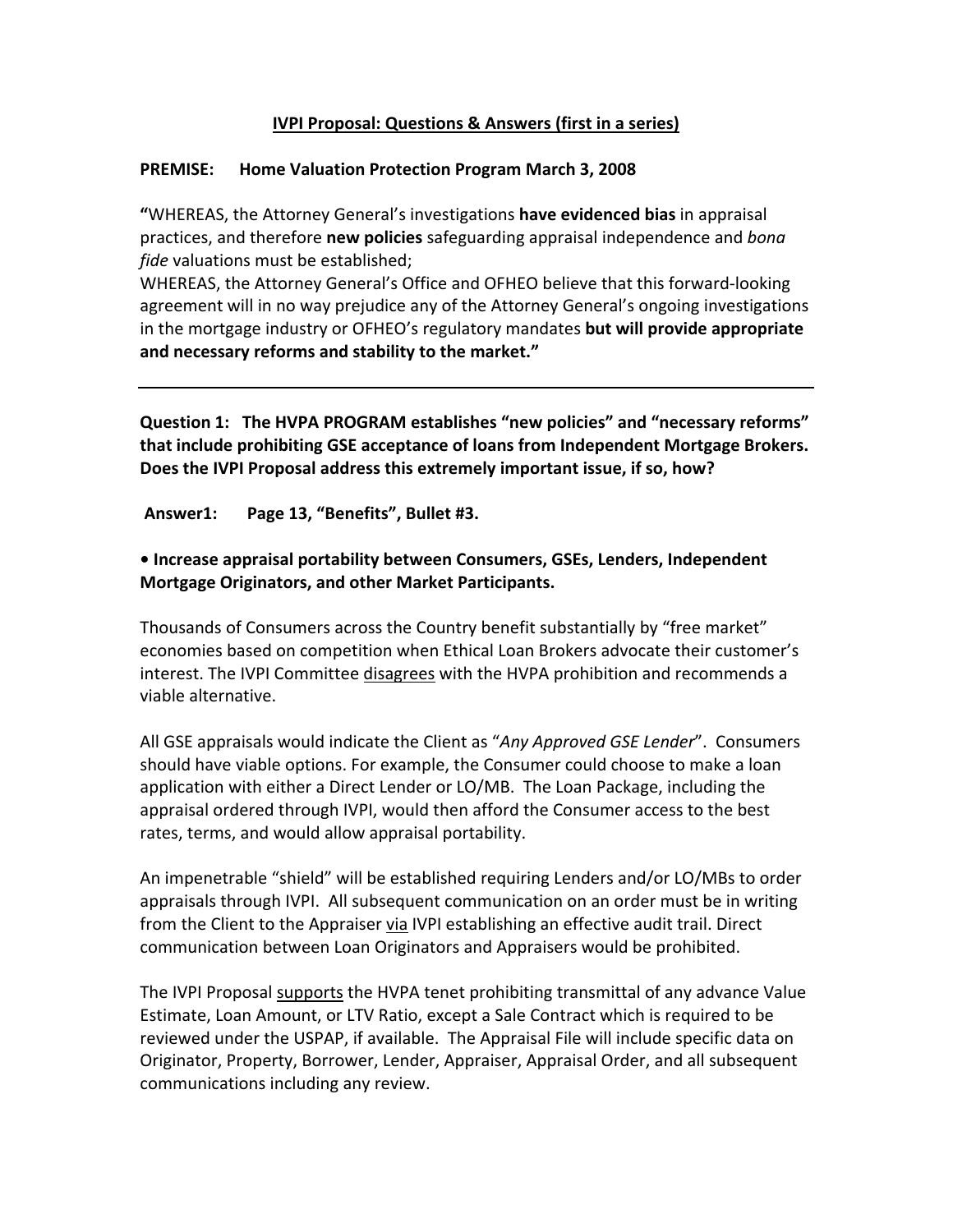## **Question 2: Can the Lender Fee Payment System in the IVPI Proposal be replaced by collection of fees at the door since the borrower gets the appraisal 3 days prior to closing?**

**Answer 2:** Per existing Regulatory Guidelines recommending the Lender *SHOULD* pay the Fee, the IVPI proposal requires the Lender to pay the Appraisal Fee, and IVPI's processing surcharge, at the time of order. The appraisal fee will be held in escrow and paid immediately via electronic payment to the Appraiser upon IVPI's receipt of the completed report.

Fee Collection directly from the Consumer at the time of inspection often creates numerous difficulties. For example, what if the check bounces or a stop payment order is placed on it before it clears the checking system? This results in significant delays and expense to the Appraiser going through a collection process.

NOTE: once an appraisal is ordered it will be completed unless the Appraiser is denied access to the property. If denied access to the property appropriate charges will apply. Once the Appraiser has inspected the property there will be no cancellations of the order, the appraisal report will be completed and the Appraiser paid.

**Question 3: If I understand the Proposal correctly, ALL Appraisal orders on loans which will be sold to the GSEs MUST be ordered by Lenders through the IVPI Portal. I've spent 20 years developing working relationships with 10‐30 Ethical Mortgage Brokers and Direct Lenders based on superior expertise, quality, and service. It appears that, under the Proposal, all my hard work will have been for naught and my current client base disintegrates. I will be forced to compete with every single Appraiser regardless of qualifications, license level, and experience???? How is it possible that this has NOT been considered in the Proposal?**

**Answer 3:** On the contrary, your concerns were most assuredly considered and addressed. The Agreement between the AG Office and the GSEs terminates the ability of Mortgage Brokers to directly order an appraisal. The Agreement further states that only Direct Lenders can order an appraisal.

The IVPI Fee Appraisal Panel affords ALL Appraisers that meet the requirements on page 10 section 2 of the Proposal. the opportunity to apply for Membership, but not all will meet the Panel's on‐going Review Criteria. This creates a level playing field where quality, competency, and service are the prerequisites instead of low cost and speed.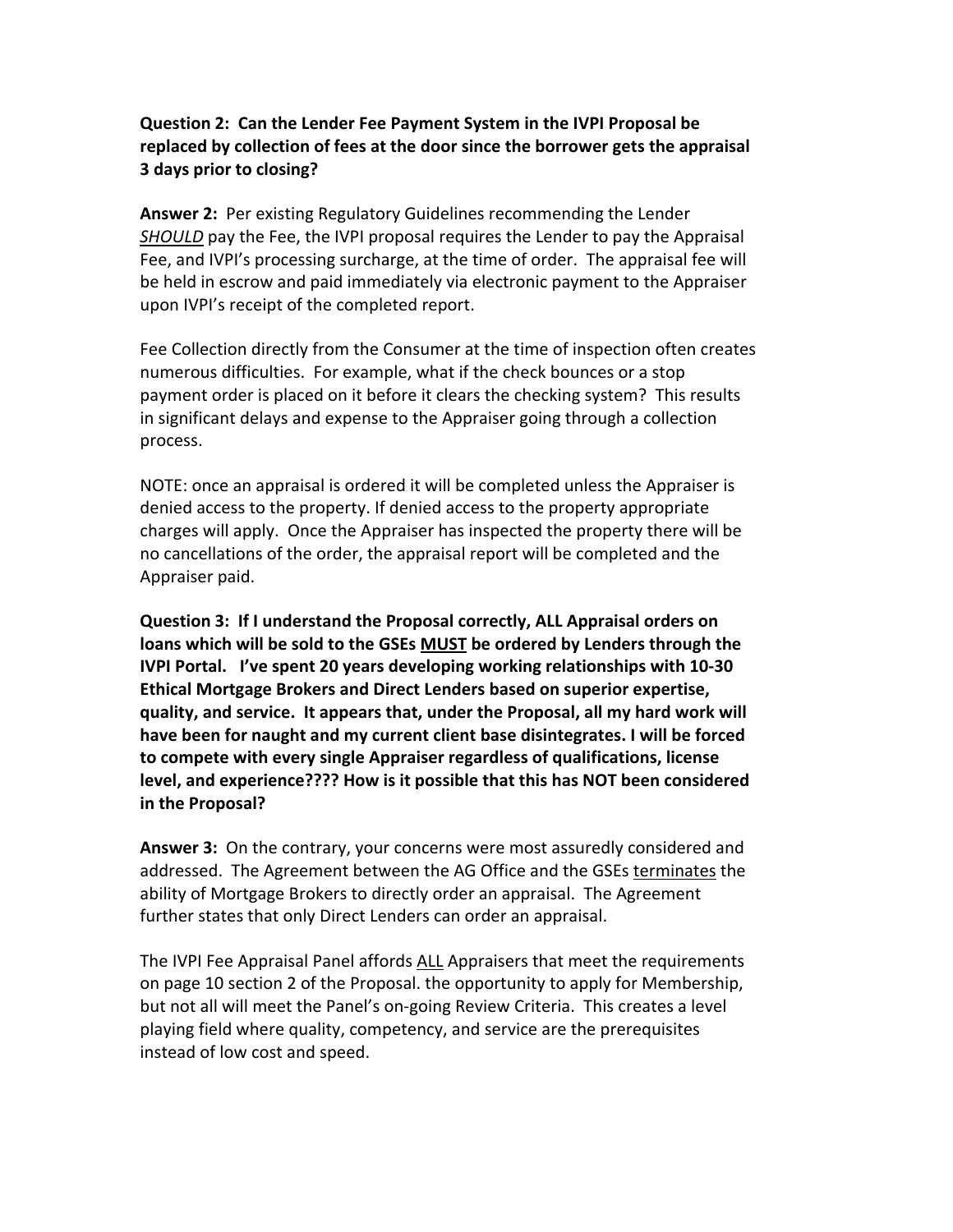# **IVPI's Open Panel of qualified Appraisers requirements:**

1. All Certified and/or Licensed Appraisers in good standing are encouraged to apply for panel membership.

2. Disciplinary action within the past three (3) years will require a formal review.

3. Successful completion of IVPI online GSEs Standards Course and Updates.

4. Maintain adherence to the Home Valuation Code of Conduct.

5. Maintain compliance with the USPAP and respective and applicable State Appraisal Laws.

Membership will afford ALL Independent Fee Panel Appraisers the opportunity to service the appraisal needs of thousands of Lenders and Mortgage Originators. Additionally, IVPI's Tiered Review and Compliance Program offers experienced Appraisers opportunities for County, State, and Regional Staff Review or independent Field Review.

**Question 4: I successfully built my appraisal practice from a solo office into an Appraiser Fee Shop during the past 30 years. The IVPI proposal requiring Individual Appraiser approval appears to present a major problem for my customers and Appraisers, and me.** 

**While no specifics were included in the Concept Proposal, my consideration of the IVPI proposal MUST be based on the answer to the following Core Question:** 

**Does the IVPI proposed appraisal ordering system allow for Company Assignments to be assigned to Staff or IC Appraisers by the Owner or not? I am very confused and at this point find the absence of specifics on this element reason enough NOT to endorse the IVPI Proposal. I invite the Committee to change my thinking. Thanks.**

**Answer 4:** Under the IVPI Proposal all qualified Appraisers are urged to apply for Panel Membership. The appraisal ordering process will allow for coordination of assignments and billing to companies or individual Appraisers; an approved Panel Members must inspect the interior/exterior of the subject and exterior of the comparable sales.

Only an IVPI approved Appraiser can perform the appraisal; the only exception being a Trainee or equivalent, working under the IVPI Appraiser's direct personal supervision. Unapproved Appraisers cannot inspect the subject property and/or sales independently.